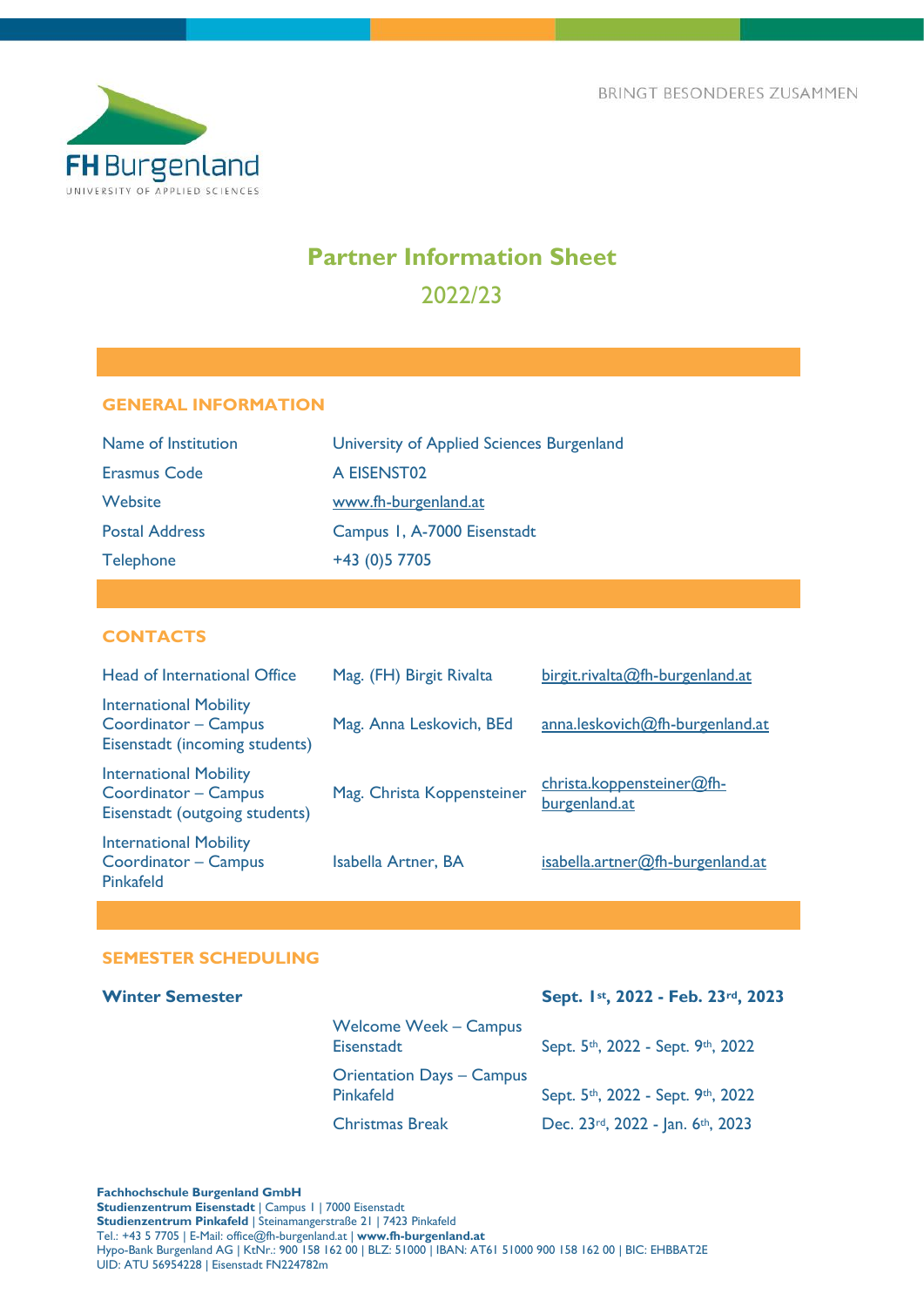

|                        | <b>Exams and excursions</b><br>during Semester Break*                                      | Feb. $5th$ - 9 <sup>th</sup> , Feb. 20 <sup>th</sup> - Feb. 23 <sup>rd</sup> ,<br>2023 |
|------------------------|--------------------------------------------------------------------------------------------|----------------------------------------------------------------------------------------|
| <b>Semester Break*</b> |                                                                                            | Feb. 5th - 23rd, 2023                                                                  |
|                        | * adjustments according to<br>need may be agreed upon in<br>the case of part-time students |                                                                                        |
| <b>Summer Semester</b> |                                                                                            | Feb. 24th - Aug. 31st, 2023                                                            |
|                        | <b>Welcome Week – Campus</b><br>Eisenstadt                                                 | t.b.a.                                                                                 |
|                        | <b>Orientation Days - Campus</b><br>Pinkafeld                                              | t.b.a.                                                                                 |
|                        | <b>Easter Break</b>                                                                        | April 3rd - 10th, 2023                                                                 |
|                        | <b>Exams and excursions</b><br>during Semester Break*                                      | $ $ uly 3 <sup>rd</sup> - 28 <sup>th</sup> , 2023                                      |
| <b>Summer Break*</b>   |                                                                                            | July 3rd - Aug. $31st$ , 2023                                                          |

# **APPLICATION DEADLINES**

| <b>Winter Semester</b> | May 15th, 2022     |
|------------------------|--------------------|
| <b>Summer Semester</b> | Nov. $15th$ , 2022 |

# **INSURANCE/PASSPORT/NATIONAL ID CARD**

| Insurance                 | All students must have total<br>coverage health insurance<br>(e.g., an EU insurance card)<br>to cover all risks                                                                               |                                                       |
|---------------------------|-----------------------------------------------------------------------------------------------------------------------------------------------------------------------------------------------|-------------------------------------------------------|
| Passport/National ID Card | A valid passport or ID is<br>required for a legal stay in<br>Austria. Information about<br>further provisions for<br>foreign visitors in Austria<br>can be found under the<br>following link: | https://oead.at/en/to-austria/entry-<br>and-residence |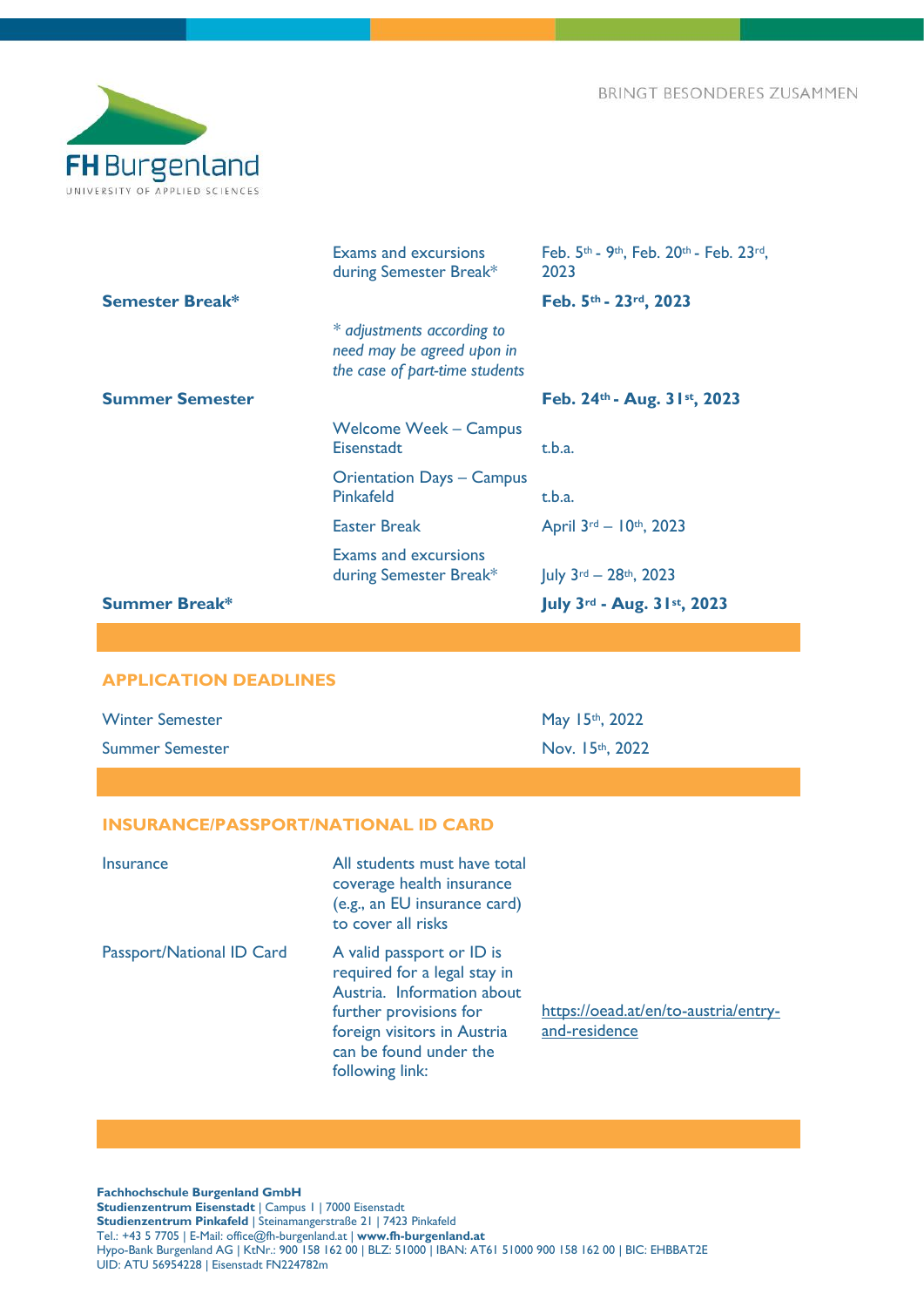

# **STUDENT HOUSING**

| Eisenstadt | You will find<br>accommodation, the<br>dormitory Haus Eisenstadt,<br>directly next to the<br>university building. If you<br>haven't already made<br>housing arrangements, a<br>room may be reserved for<br>you at the following link:                                                                               | http://anmeldung.oejab.at/en                                 |
|------------|---------------------------------------------------------------------------------------------------------------------------------------------------------------------------------------------------------------------------------------------------------------------------------------------------------------------|--------------------------------------------------------------|
|            | <b>Resident assistant Mr. Peter</b><br>Winkler provides you with<br>more detailed information.<br>Be sure to bring<br>sheets/dishes/pots/pans with<br>you (or purchase them<br>when you arrive)!                                                                                                                    | eisenstadt@oejab.at                                          |
| Pinkafeld  | Five minutes by foot from<br>Campus Pinkafeld you will<br>find the dormitory STEP<br>Gästehäuser Pinkafeld. For<br>room reservations,<br>incoming students may<br>contact the office of the<br>dormitory directly. Detailed<br>information is available on<br>the website of Gästehäuser<br><b>Burgenland GmbH.</b> | <b>STEP Gästehäuser Pinkafeld</b><br>office@gh-burgenland.at |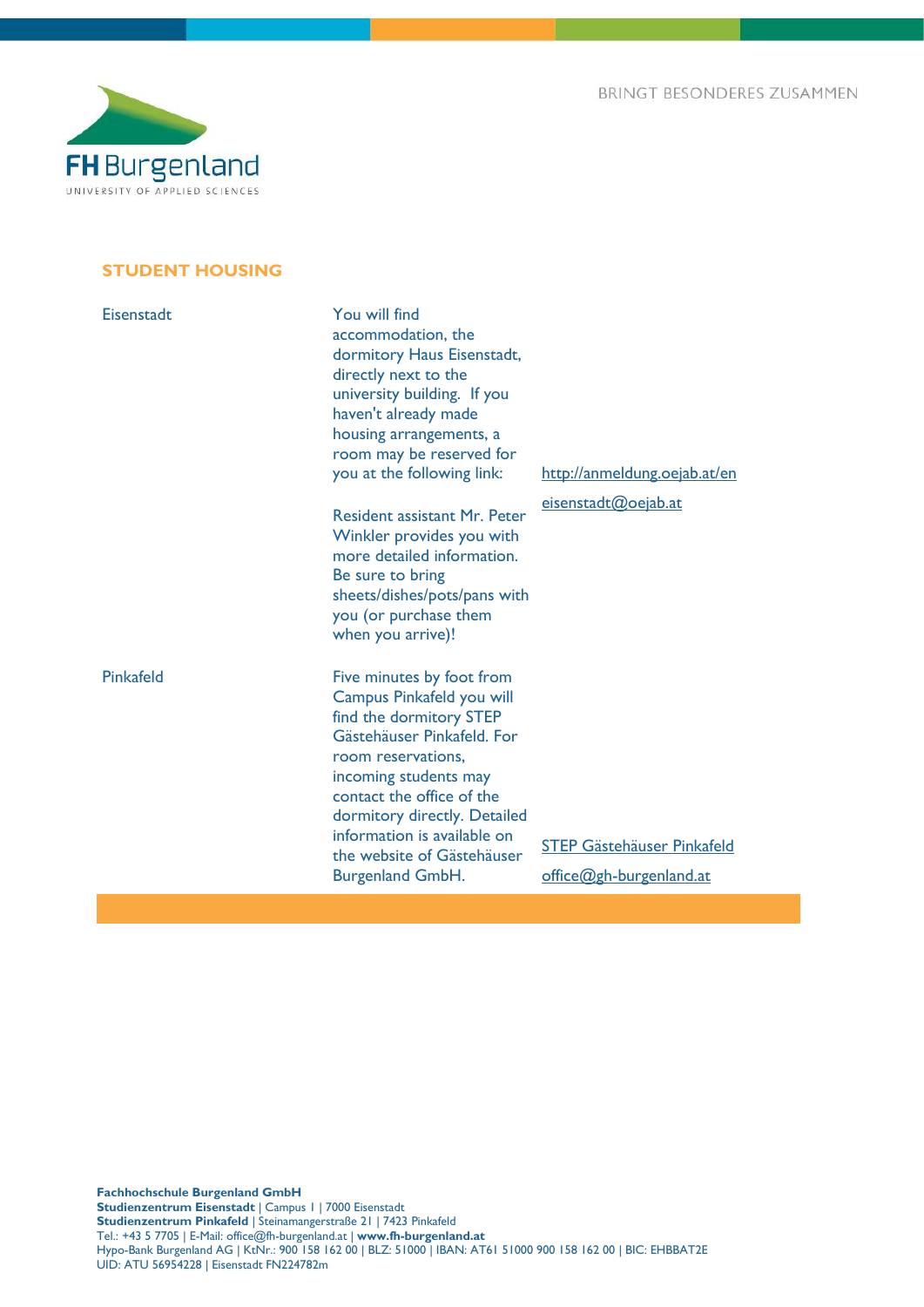

# **THE UNIVERSITY OF APPLIED SCIENCES, BURGENLAND**

*There are currently over 6,700 regular and non-degree students enrolled at our campuses which are located in Eisenstadt and Pinkafeld. In addition, we continually welcome incoming students from various European countries. At our institution there is a very friendly atmosphere due to the relatively low number of students; therefore, meeting people and making new friends happens relatively quickly.*



*Eisenstadt Campus*

*Eisenstadt, which is about 50 kilometers from Vienna, is a small town with about 17,000 inhabitants. With good infrastructure and multiple options for leisure activities (Lake Neusiedl, vineyards, hiking and biking regions, etc.), the area around Eisenstadt offers high quality of life.* 

### **LEISURE ACTIVITIES**

For taverns, museums, exhibits, events and clubs see the following link: [www.eisenstadt.at](http://www.eisenstadt.at/)

## **PUBS & DISCOS**

James Dean [www.james-dean.at](http://www.james-dean.at/)

**Fachhochschule Burgenland GmbH Studienzentrum Eisenstadt** | Campus 1 | 7000 Eisenstadt **Studienzentrum Pinkafeld** | Steinamangerstraße 21 | 7423 Pinkafeld Tel.: +43 5 7705 | E-Mail: office@fh-burgenland.at | **www.fh-burgenland.at** Hypo-Bank Burgenland AG | KtNr.: 900 158 162 00 | BLZ: 51000 | IBAN: AT61 51000 900 158 162 00 | BIC: EHBBAT2E UID: ATU 56954228 | Eisenstadt FN224782m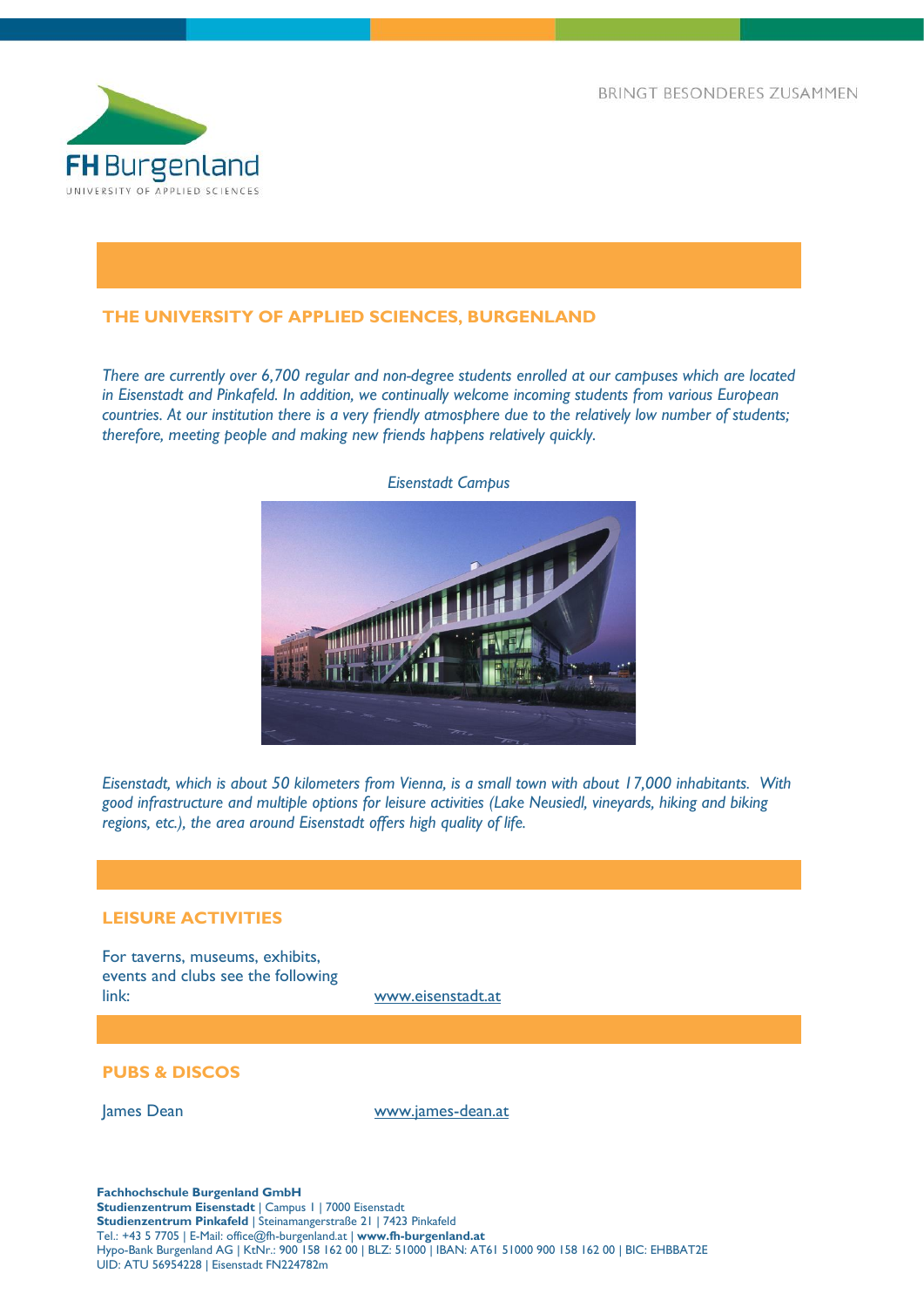

| Cebu                                                         | www.szenel.at/location/cebu                                |
|--------------------------------------------------------------|------------------------------------------------------------|
| Mangoo                                                       | www.mangoo-bar.at                                          |
|                                                              |                                                            |
| <b>SPORTS</b>                                                |                                                            |
| Indoor pool, sauna, gymnasium, ice<br>skating                | www.eisenstadt.at/kultur-und-freizeit/allsportzentrum.html |
| <b>Sledding (Zauberberg)</b>                                 | www.rodeln.at                                              |
|                                                              |                                                            |
| <b>TOURISM INFORMATION</b>                                   |                                                            |
|                                                              | www.eisenstadt-tourismus.at/                               |
|                                                              | www.neusiedlersee.com/                                     |
|                                                              |                                                            |
| <b>SHOPPING</b>                                              |                                                            |
| TEDI (for inexpensive dormitory<br>necessities)              | www.tedi.com                                               |
| Libro (video games, books, office<br>supplies, etc.)         | www.libro.at                                               |
| Lidl (discount groceries)                                    | www.lidl.at                                                |
| Fischapark (shopping mall in Wiener<br>Neustadt)             | www.fischapark.at                                          |
| <b>Esterhazy Palace Boutique (souvenirs</b><br>from Austria) | www.esterhazy.at                                           |
| <b>Designer Outlet Parndorf</b>                              | www.mcarthurglen.com/at/designer-outlet-parndorf/de        |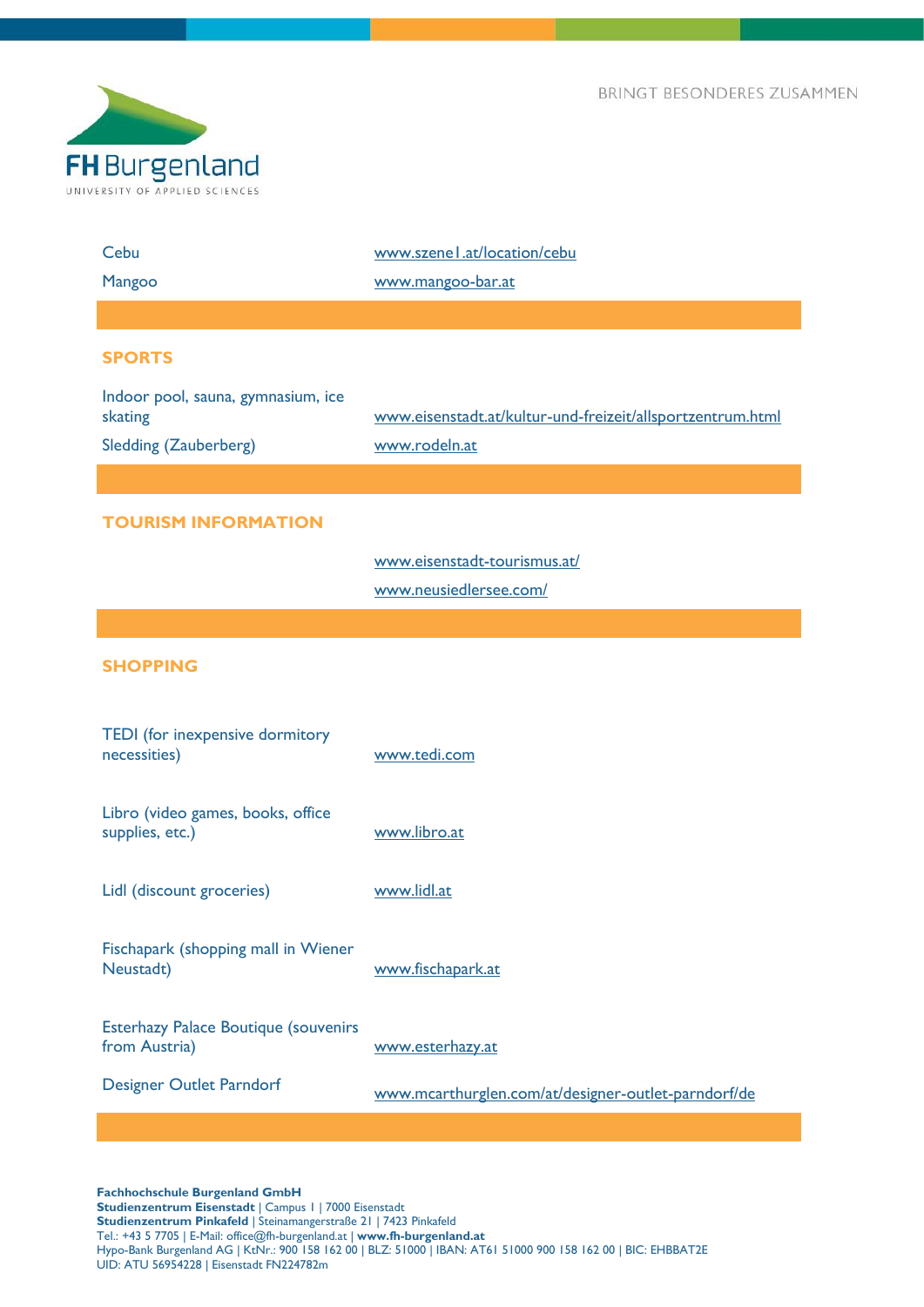

# **PUBLIC TRANSPORT**

# Trains, Buses, Trams http://fahrplan.oebb.at/bin/query.exe/en?

*Pinkafeld Campus*





*Pinkafeld is a small town with about 5950 inhabitants, located in Southern Burgenland. Pinkafeld is approximately 90 km far from Graz and 116 km far from Vienna. Multiple options for leisure activities are available in Pinkafeld and the surrounding area (Oberwart, Bad Tatzmannsdorf, Oberschützen).*

# **LEISURE ACTIVITIES**

For restaurants, taverns, cafés see

the following link: <http://www.pinkafeld.gv.at/?mmid=3&smid=46>

#### **PUBS & DISCOS**

Café Pub Südsee Disco Hallelujah

Disco eXcalibur Hartberg <https://www.disco-excalibur.at/home/>